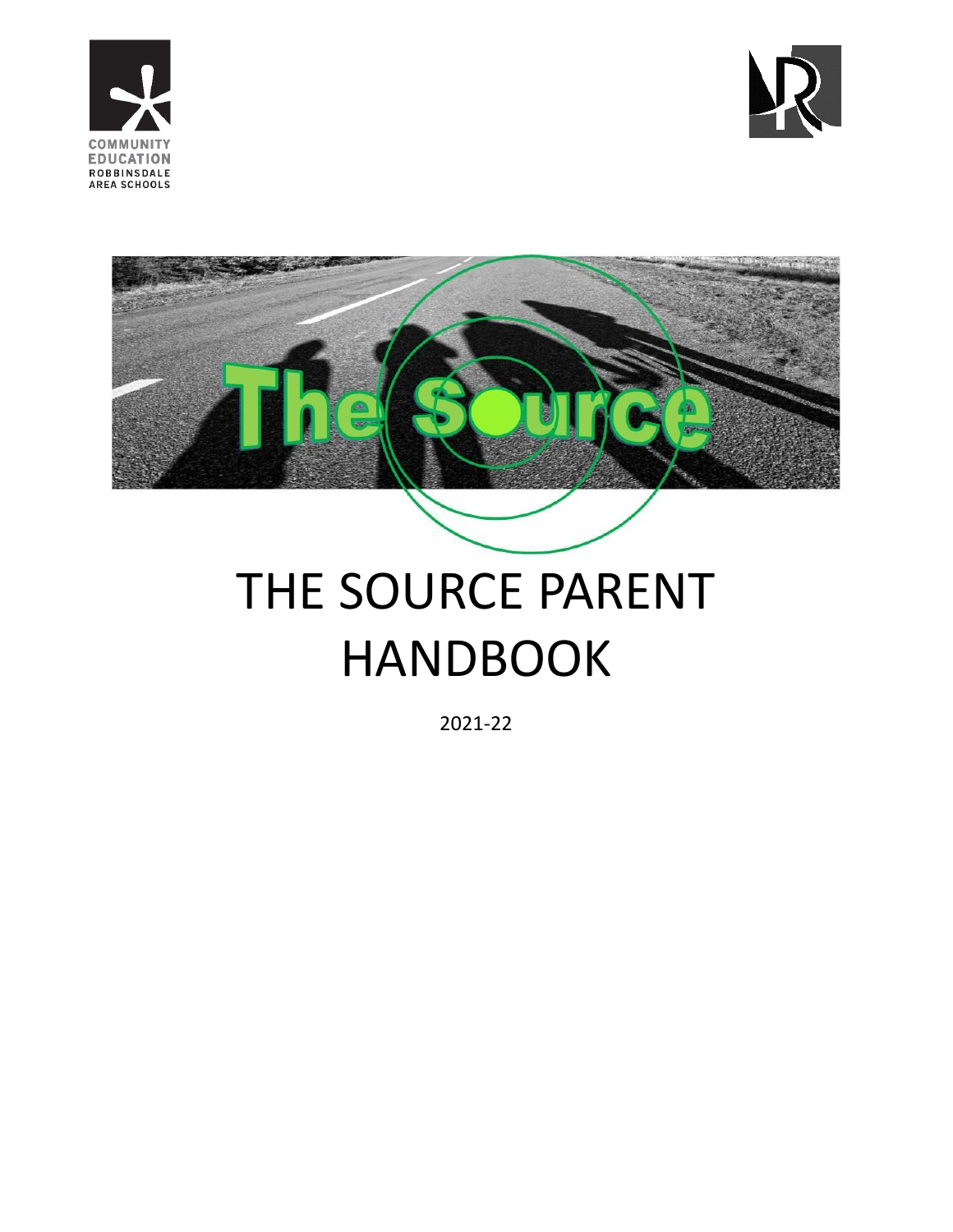# **Welcome!**

We are excited that you are choosing to check out The Source. We look forward to getting to know both the students in our program and their families.

## **Mission Statement**

The Source is committed to providing a safe, fun place for students to be themselves, spend time with friends, try new things and sometimes just hang out. We teach life-long learning skills to all children and youth during out of school time as a division of the Robbinsdale Area Schools Community Education department.

#### **The Source will:**

- Treat everyone with respect.
- Listen to and incorporate student input. This is YOUR program, you have a say in what happens here.
- Offer choices. Lots of choices.
- Provide resources about what else is going on in the community/school.
- Get involved in the world. Give back. Pay it forward.

# **Program Description**

#### **The Source Provides:**

- Opportunities for student voice.
- Recreational and enriching activities including, art, science, music, cooking, drama, indoor/outdoor play, field trips and special events.
- Opportunities for growth and social skills development.
- Community involvement opportunities and resources on what's happening
- Group and individual activities.

## **Program and Hours of Operation**

The source runs after school on school days Monday-Friday. **Registration will begin in April for the**

**following school year. Online registration can be completed on the website at [rdale.ce.eleyo.com](http://rdale.ce.eleyo.com)**.

You must create an account and then register for The Source.

In 2021-22 we will meet at Robbinsdale Middle School, Plymouth Middle School, and Sandburg Middle School. Due to the reduced number of school bus drivers, shuttle buses will not transport students from FAIR to RMS this school year.

Program hours are from school dismissal time until **5:00 p.m.\***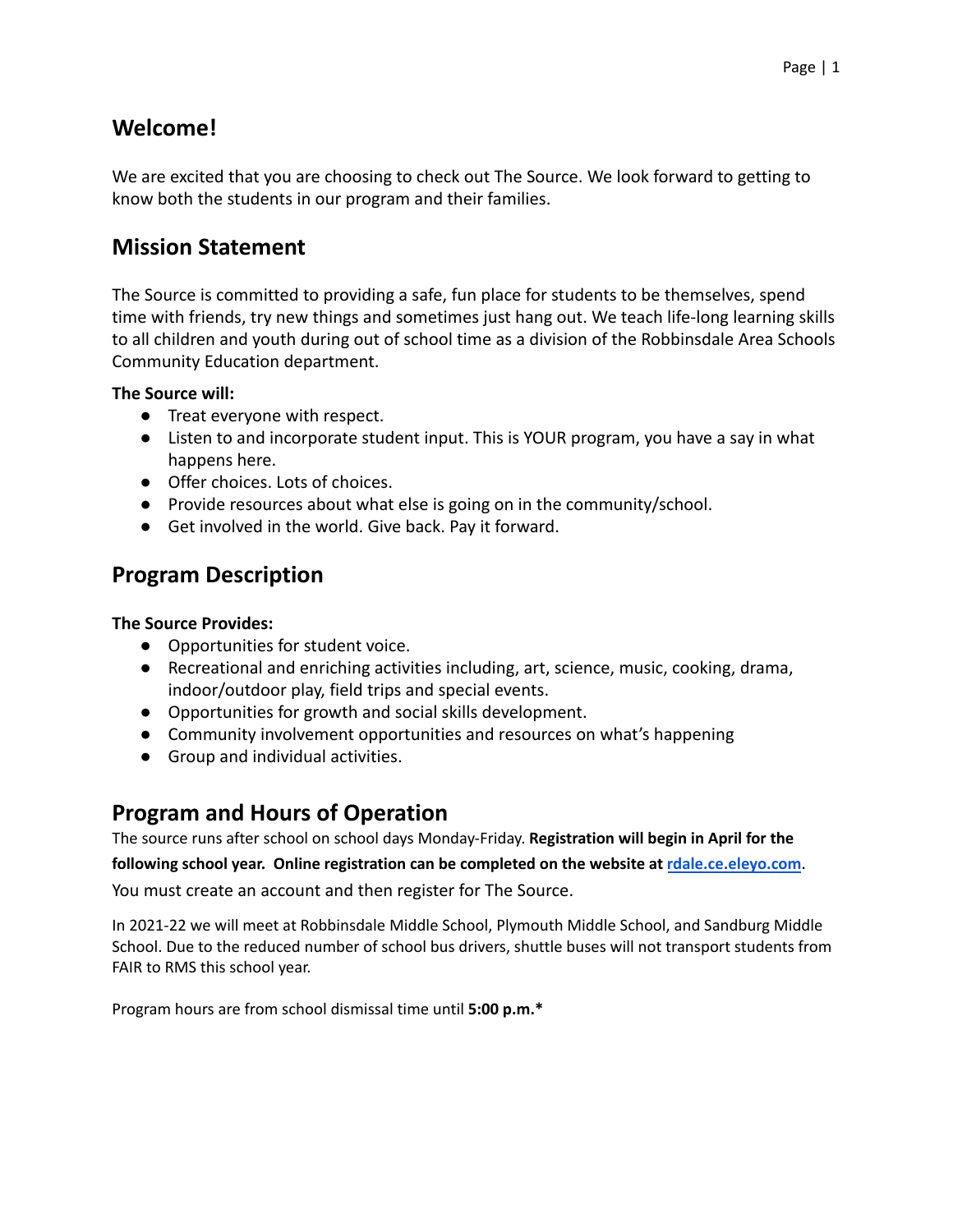## **Signing your child in and out**

- $\triangleright$  Students will sign-in with staff when they arrive after school and sign out each day when they leave.
	- o With parent permission, students may ride the Activities Bus home.
	- o With parent permission, students may walk home from The Source. **All students must be picked up no later than 5:00pm.**
	- o You will be charged a \$1/minute late fee after 5:00pm.
	- o We have the right to terminate your contract if you are late more than three times and have been given a verbal warning from the site supervisor.
- $\geq 0$ ur program legally must release children to either parent unless we have a copy of a court order prohibiting one of the parents from having custody of the child.
- $\triangleright$  If your child legally may not be released into the custody of a parent please provide a copy of the court order to staff before your child begins The Source.

## **Communication/Parent Involvement**

- $\triangleright$  We feel it is very important to keep the lines of communication open between the parents and The Source. Please keep your email and phone numbers updated with us.
- $\triangleright$  We appreciate any feedback you can offer to provide for the best possible experience for your family.
- $\triangleright$  Parents are always welcome to visit the site, or watch and participate in The Source.

## **Absences**

- $\triangleright$  It is the responsibility of the parent and the child to communicate daily attendance
- $\triangleright$  If your child will not attend The Source on a scheduled day, please call or email us so we know not to expect your child

## **Curriculum/Activity Plans**

- $\triangleright$  Homework time will be available as a choice for all students each day. Staff may assist students with homework as needed.
- $\triangleright$  Students will have access to school resources such as the gym, computer lab and outdoor areas.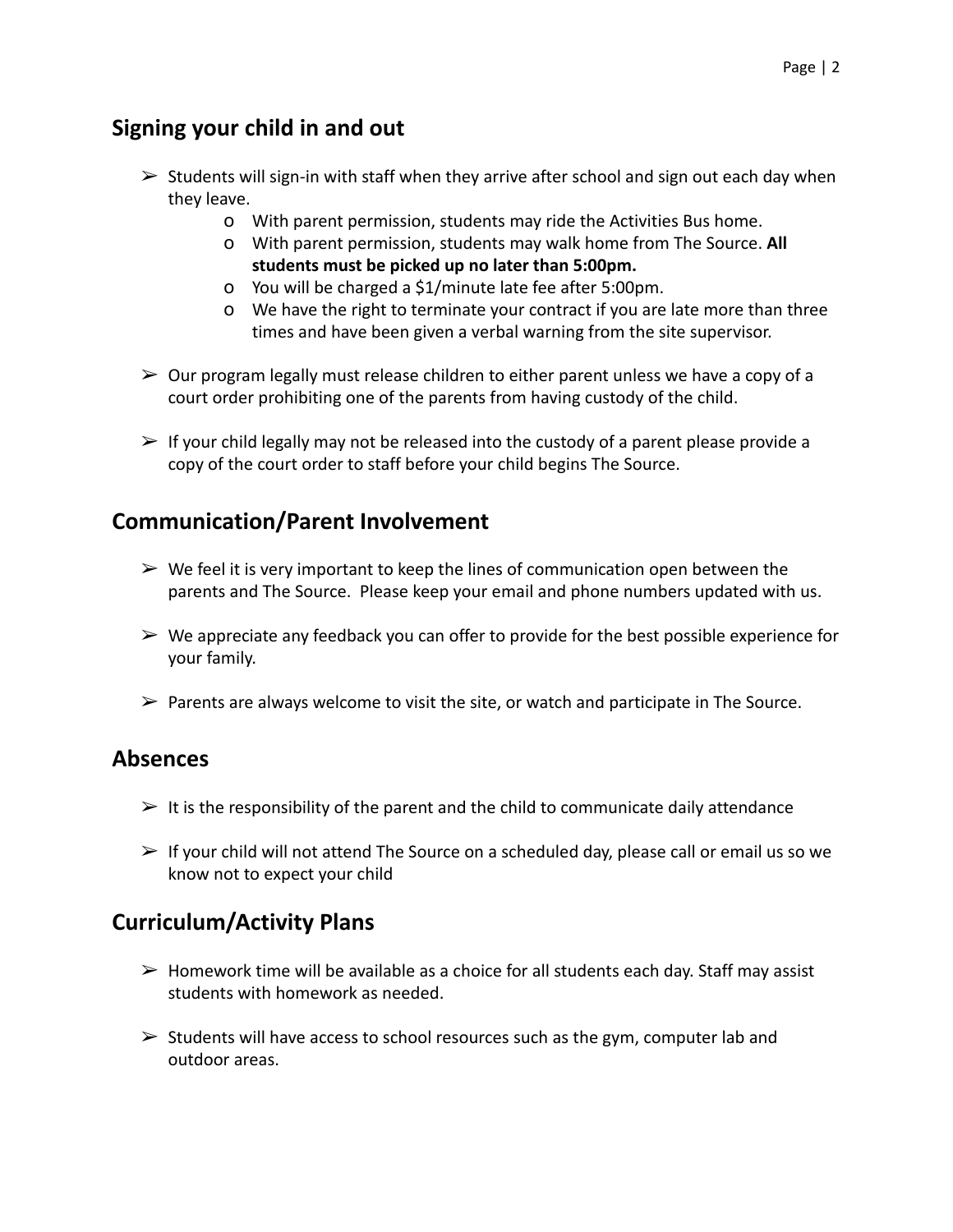- $\triangleright$  Our programs are choice based, which means each student has the ability to select his or her activities from a variety of offerings each day.
- $\triangleright$  Students will help design the program and will have input into what activities are offered and when.
- $\triangleright$  Fee based options will be available, but optional to all students who attend The Source. These options will rotate on a quarterly basis, and registration will be available online only.

## **Staff Supervision**

- $\triangleright$  The Source is especially designed for students in middle school as they grow into responsible teens. At times, students will have the opportunity to be outside of the direct supervision of adults with clear expectations about appropriate boundaries and rules.
- $\triangleright$  The Source will provide a minimum staff to student ratio of 1 staff member for every 20 students.
- $\triangleright$  Abuse of rules, check-in times and set parameters will result in the loss of privilege in this area. Attention will be given to the needs of young teens and pre-teens and at times different age groups may have different boundaries in terms of supervision. We encourage students to be independent, but provide support for safety and learning.
- $\triangleright$  Students must be able to participate in all activities with minimal staff support.

## **Enrollment Options**

When you register you can pick and choose exactly the days you want to attend The Source. Please pick only what you will actually attend. During the school year, registration will be open each quarter. You will have two weeks prior to the new quarter to register.

If you would like to add a day you did not pick when you first registered you can request a Drop-In Day. Simply go online and request the day, or call the site.

#### **Tuition and Fees**

 $\triangleright$  The Source is free to all RAS students. We do offer an opportunity to donate to our program to offset costs.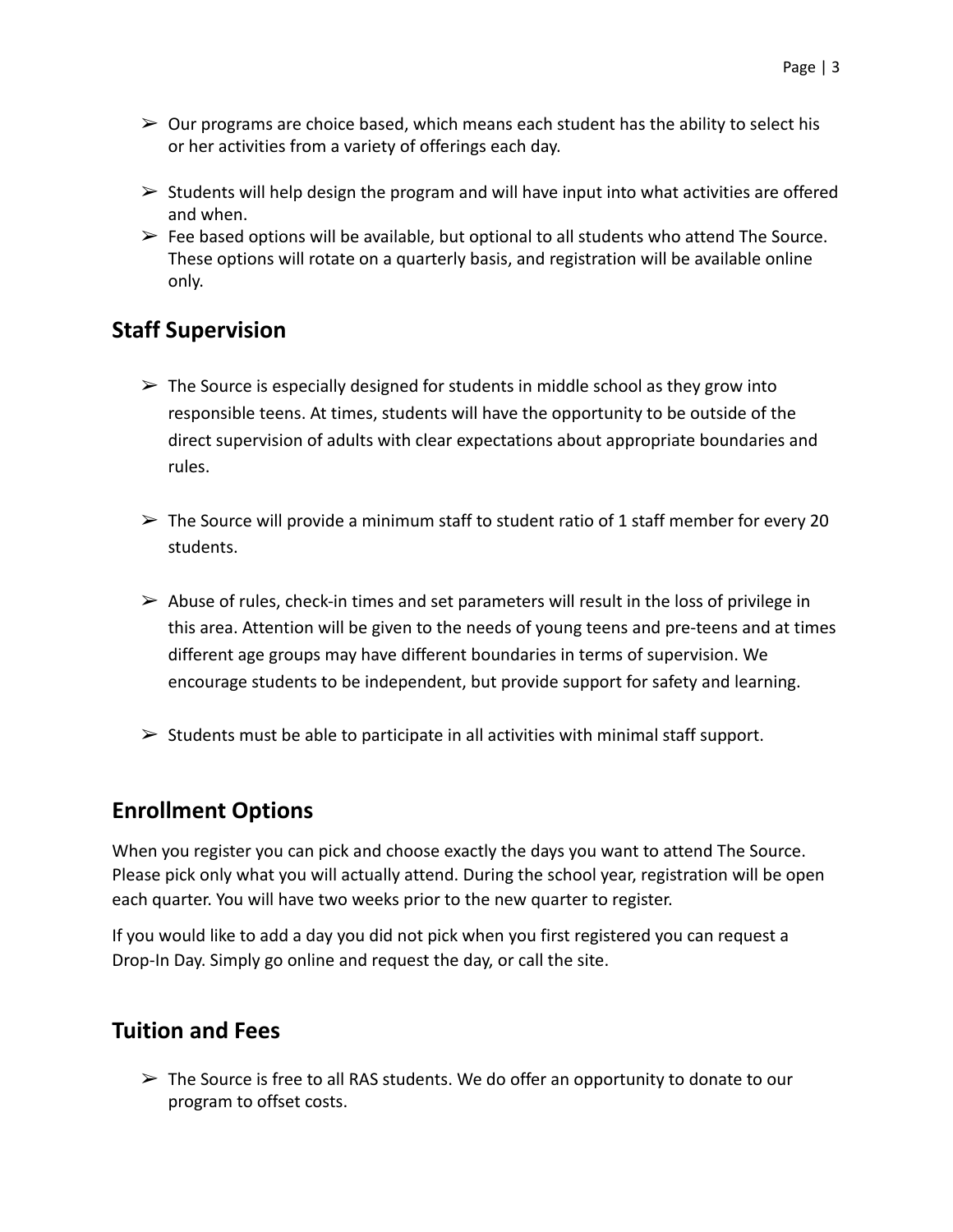- ➢ **All families are required to have a valid credit card or ACH on file**. You will only be charged in the case you incur late fees. Or if you register for one or more of our fee based enrichment options.
- $\triangleright$  If you have an unpaid balance, your student(s) may not attend The Source until your balance is paid in full.

## **Child Protection**

- $\triangleright$  All Robbinsdale Area School staff are mandated reporters and are legally required to report any suspected abuse or neglect of children or vulnerable adults.
- $\triangleright$  For more information or resources on child abuse visit Prevent Child Abuse Minnesota at: [http://www.pcamn.org/](http://www.pcamn.org)

# **Expectations of Staff, Parents, and Children**

- $\triangleright$  To ensure a successful experience for each child, the program has established expectations for staff, parents and children.
- ➢ *Staff*
	- o Provide a positive environment and act as good role models for students.
	- o Communicate effectively and respectfully with all students, families and school staff.
	- o Actively engage with students.
	- o Listen to students and incorporate their ideas into programming.

#### ➢ *Students*

- o Treat each other and all staff with respect.
- o Stay within the program boundaries.
- o Give input and feedback and programming.

#### ➢ *Parents*

- o Read information the program sends out.
- o Return information by the date it is needed.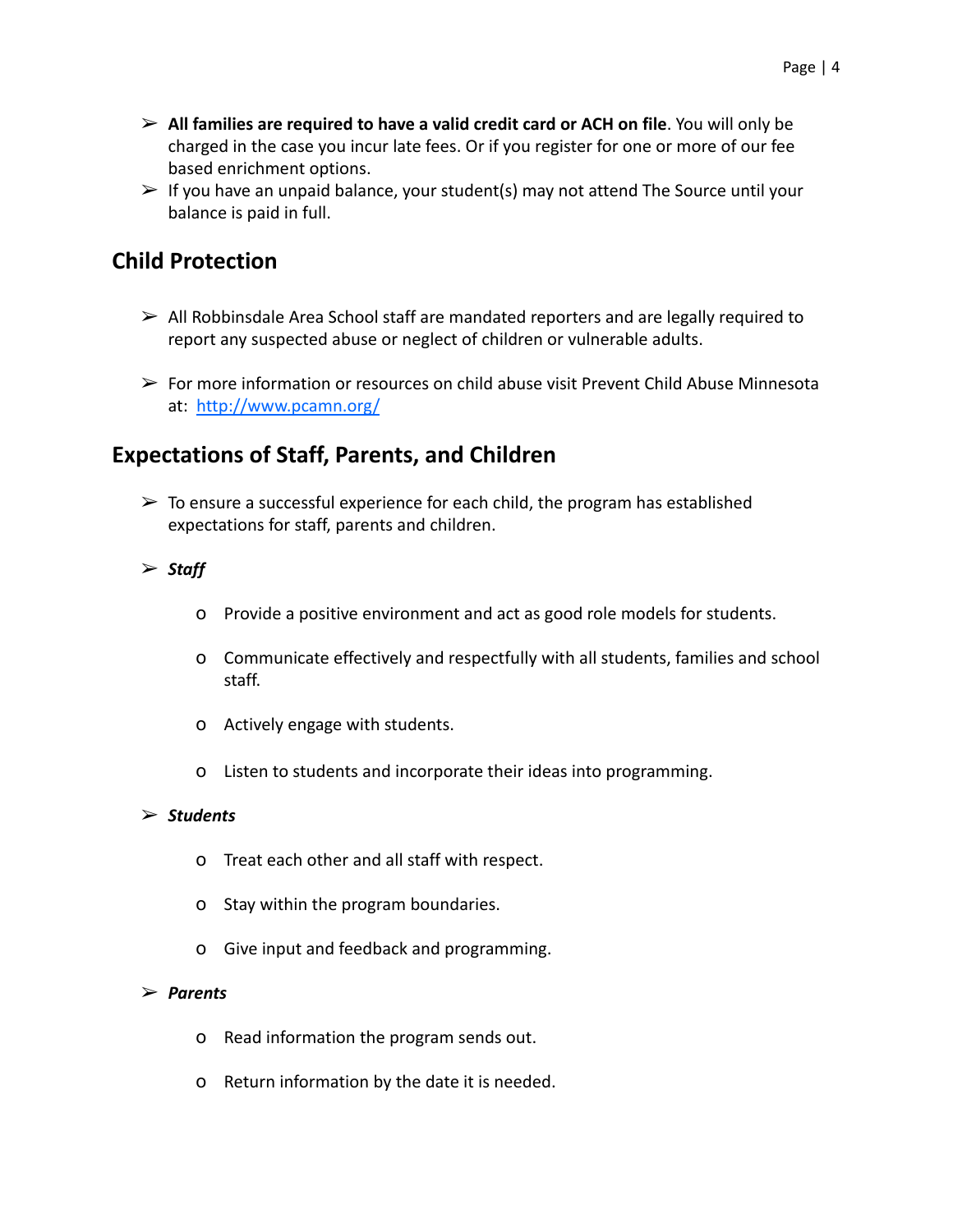- o Ask questions when unclear.
- o Share information that helps staff understand/support student's needs.
- o Treat all staff, students and other parents with respect.

#### **Unacceptable Behaviors**

 $\triangleright$  Physical encounters that hurt another person.

 $\triangleright$  Inappropriate language, songs or jokes including swearing, teasing, references to drugs, alcohol, abuse, racism, gender, bias, etc.

- $\geq$  Leaving the program area or group without permission.
- $\triangleright$  Vandalism to school or personal property.
- $\triangleright$  Invading, using, or taking other people's property without permission

#### **Behavior Guidance**

We recognize that all students have different competence levels with relationships and conflict resolution. Staff will work in cooperation with other school professionals to help students grow these skills.

- ➢ *Behavior Guidance Plan:*
	- o Encourage appropriate behavior. Staff will recognize and reward students for making good, safe choices.
	- o Redirect negative behaviors and provide students with acceptable alternatives.
	- o Explain and enforce natural consequences.

## **Parent Notification**

- $\triangleright$  Should your child be part of a serious incident involving inappropriate behavior, you will receive an Incident Report. The report will detail what happened and what staff did to resolve the situation, including, if necessary, suspension from the program. The Source staff always welcome the advice and insight of parents.
	- o Suspension from The Source- suspensions can last up to one full week of program depending on the severity of the incident. Staff work closely with parents, students, and the school to ensure that students understand that they are unable to attend until their full suspension is up. If students have more than three suspensions in one school year, they will be unable to continue with the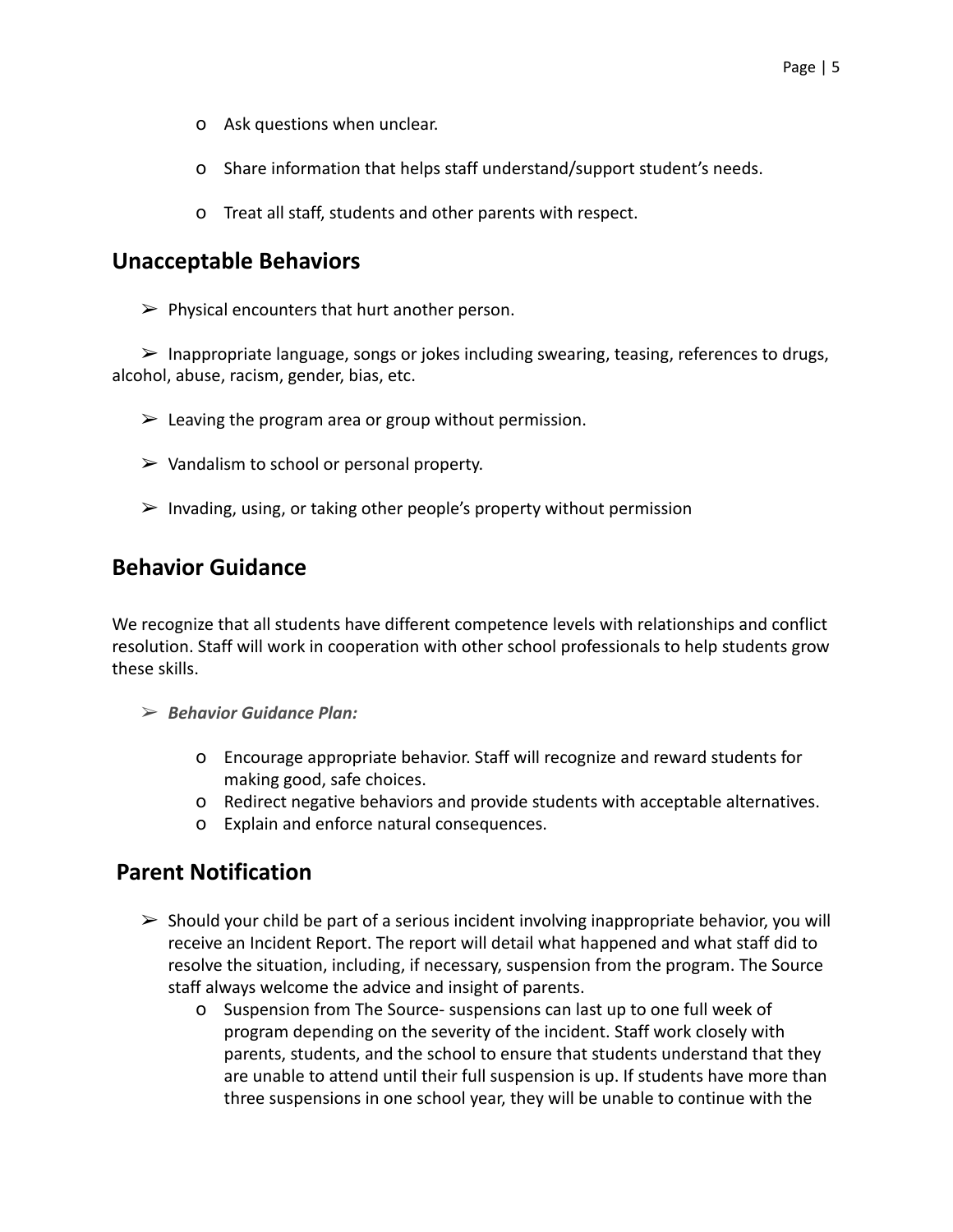program.

- $\triangleright$  Behaviors requiring immediate intervention may result in a phone call to parents or guardians and you may be asked to pick-up your child.
- $\triangleright$  If a child is unable to participate in The Source without jeopardizing the safety and wellbeing of other students or staff, suspension or termination from the program may occur.

# **School Suspension**

If a student is suspended from school, the child will not be able to attend The Source on those days. This also includes in school suspension.

#### **Meals and Snacks**

 $\triangleright$  After school snacks are provided daily. Check with your specific site for monthly menus.

# **Late Pick Up**

- ➢ Parents/Guardians are expected to have children picked up by **5:00 pm.**
- ➢ After 5:00pm you will be charged a **\$1/minute late fee**.
- $\triangleright$  At 5:15, if a parent/guardian has not been reached, staff will contact the child's emergency contacts to pick the child up.
- $\triangleright$  We have the right to terminate your contract if you are late more than three times and have been given a verbal warning from the site supervisor.
- $\triangleright$  If you are running late, please call the site cell phone to notify staff.
	- o SMS cell: 612-282-9081
	- o RMS cell: 763-321-8859
	- o PMS cell: 612-290-1647

## **District Policies**

- $\triangleright$  The Source follows District 281's policies regarding; Data Privacy, Harassment, Drugs & Alcohol, Firearms, Discipline, Transportation and Students Rights & Responsibilities, etc.
- $\triangleright$  These policies are available on the District website: [http://www.rdale.org/pages/rdale.](http://www.rdale.org/pages/rdale)

## **School Closing due to Weather or Unforeseen Circumstances**

 $\triangleright$  The Source will be closed anytime school is canceled for the entire day. In case of an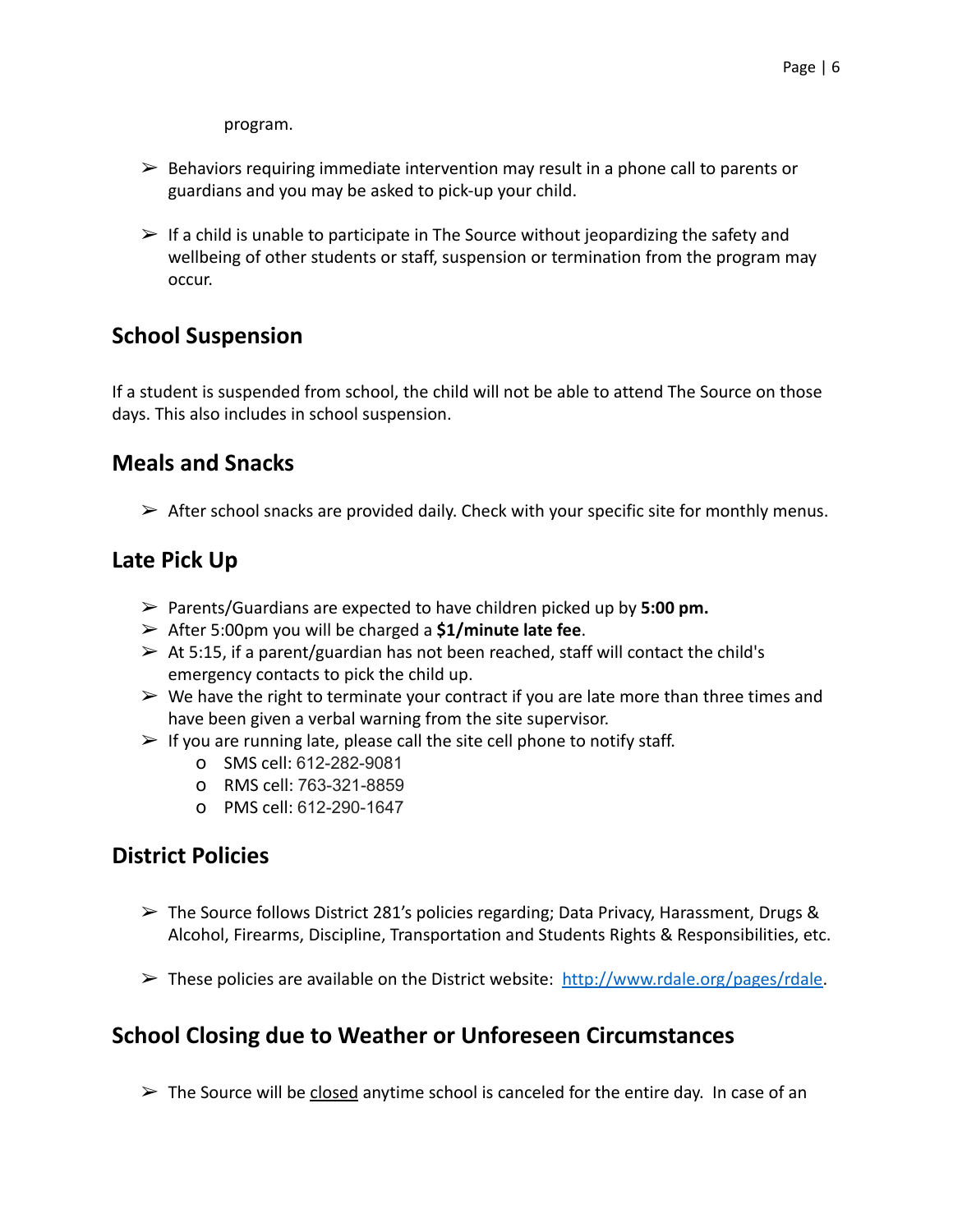emergency school closing of any nature, information may be found at: the district website - *www.rdale.org* OR WCCO 830 AM radio and other metro television channels.

- $\triangleright$  If after school activities are canceled only pre-authorized parent pick up students can stay after school. The Source will notify you via email and text if after school activities have been canceled.
- $\triangleright$  There are no activities buses or transportation provided if this happens.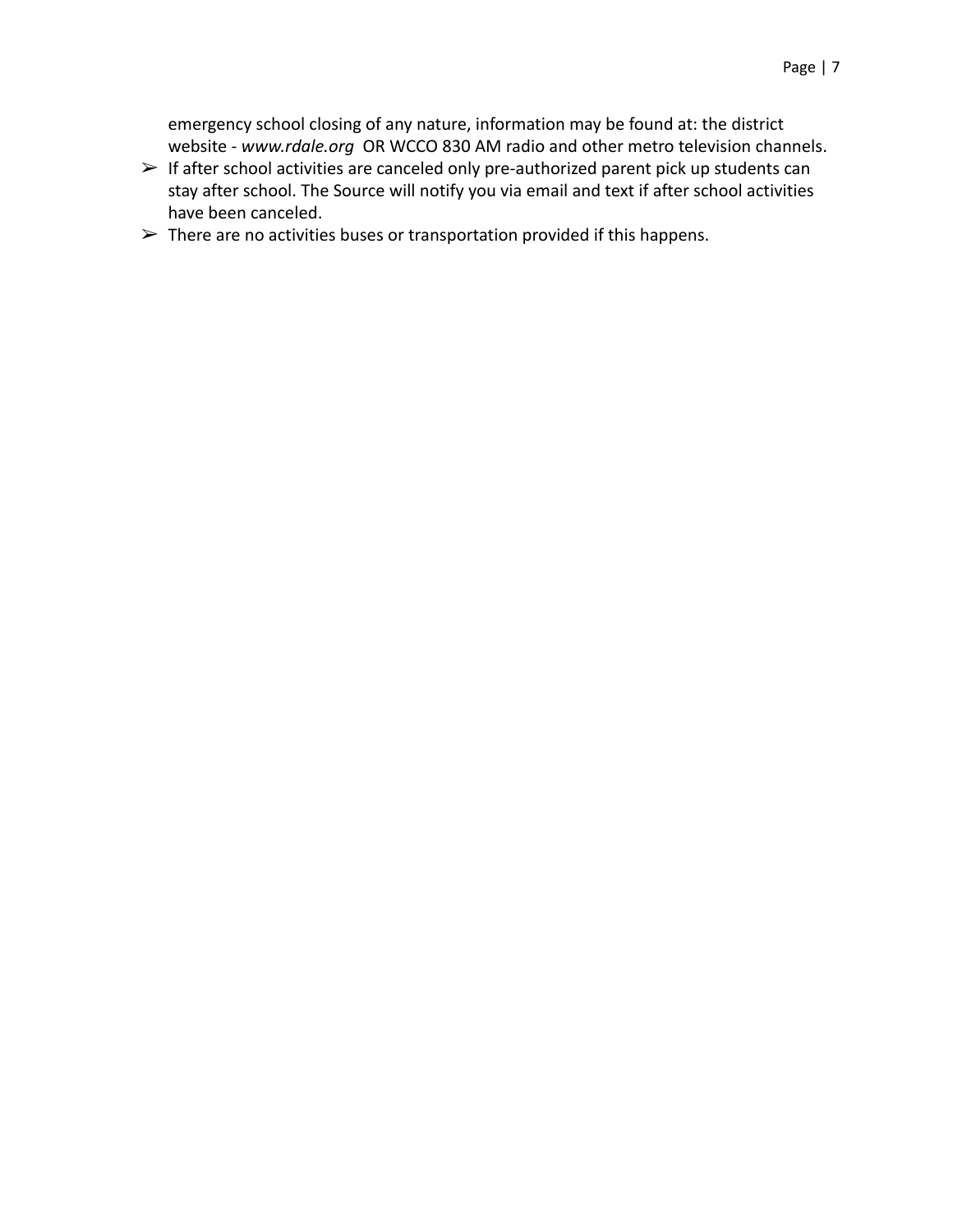#### **Inclusion and Access**

- $\triangleright$  The Source welcomes individuals of all abilities. The program will provide reasonable accommodations, if needed, to make physical and social integration successful.
- $\triangleright$  Students must be able to participate in all Source activities with minimal staff support. The Source is unable to provide one-on-one support for students.
- $\triangleright$  Your start date may be dependent on the implementation of these accommodations. As necessary, The Source may be able to provide additional, temporary staffing to ensure successful accommodation depending on the needs of a student.

#### **Medication**

- o The Source follows the health policies of District 281.
- *o* Information on your student's health can be shared at the time of registration. Please list any special needs your child might have that requires special attention and alert staff if your student has any allergy.
- o We may administer medication only with a parent's/guardian's and doctor's signature on a District 281 permission slip. Medication must be in the original bottle and any pills that must be cut must be done so by the parent or guardian.
- *o* Staff are trained in medication administration and will document all doses of medicine administered. Medication is stored in a locked location. Refrigeration may not be available.
- o If your child has a medical accommodation plan we ask that you provide us with a copy so we can best meet the needs of your child.

# **Allergies/Chronic Health Conditions**

- $\triangleright$  Please make sure all allergies and chronic health conditions are listed when your registration is completed so staff can accommodate all children.
- $\triangleright$  Epi Pens, inhalers, and other medication will be available to students at all times with staff supervision.

## **First Aid and Emergency Procedures**

 $\geq$  All staff are certified in First Aid and CPR.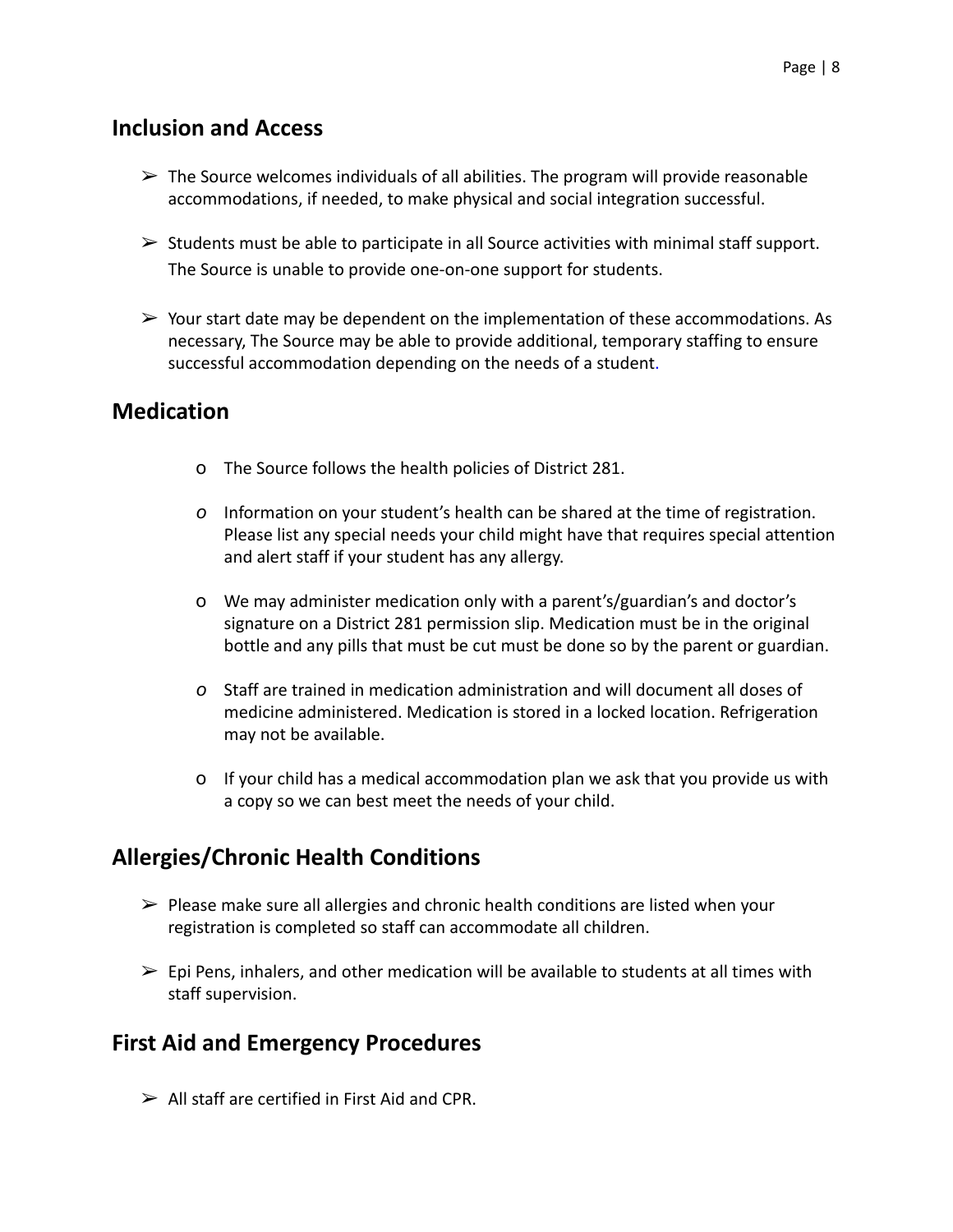- $\triangleright$  In the case of injury, basic first aid will be administered.
- $\triangleright$  If serious injury occurs that requires advanced medical attention, 911 will be called immediately. Children will be taken to the nearest hospital if deemed necessary by Emergency Medical Technicians and parents will be notified as soon as possible.
- $\triangleright$  Expenses incurred will be the parents' responsibility

## **Volunteers and Community Partners**

- $\triangleright$  Parents or community volunteers may be used in our program.
- $\triangleright$  The Source may partner with other community organizations for special events, support, education, or activities.
- $\triangleright$  The Source is committed to engaging in the community. Each year The Source will have the opportunity to participate in a variety of service projects.

## **We are so happy to have your family with us! If you have further questions, please don't hesitate to contact us!**

#### Covid-19 Addendum

#### **Face Coverings**

Beginning Aug. 23, 2021, face coverings will be required for everyone over the age of two years old, including students, staff and visitors, regardless of vaccination status. Face coverings must be worn while on school buses, and while indoors at all schools and district facilities, where a physical distance of six feet cannot be maintained between persons. Face coverings are not required when outdoors.

In addition, facial coverings may be temporarily removed during activities such as eating, drinking, swimming, playing an instrument, or exercising.The COVID-19 Face Coverings Administrative Procedure 808 provides more information on the face coverings requirement and is located on the district website under policies.

#### **COVID Symptom Screening & Testing**

Prior to coming to school each day, individuals should perform a COVID symptom screening https://www.rdale.org/covid/self-screening People with symptoms of COVID-19 should call the COVID-19 Hotline or complete the electronic reporting form https://www.rdale.org/covid/reporting-form for further guidance. If your child has any COVID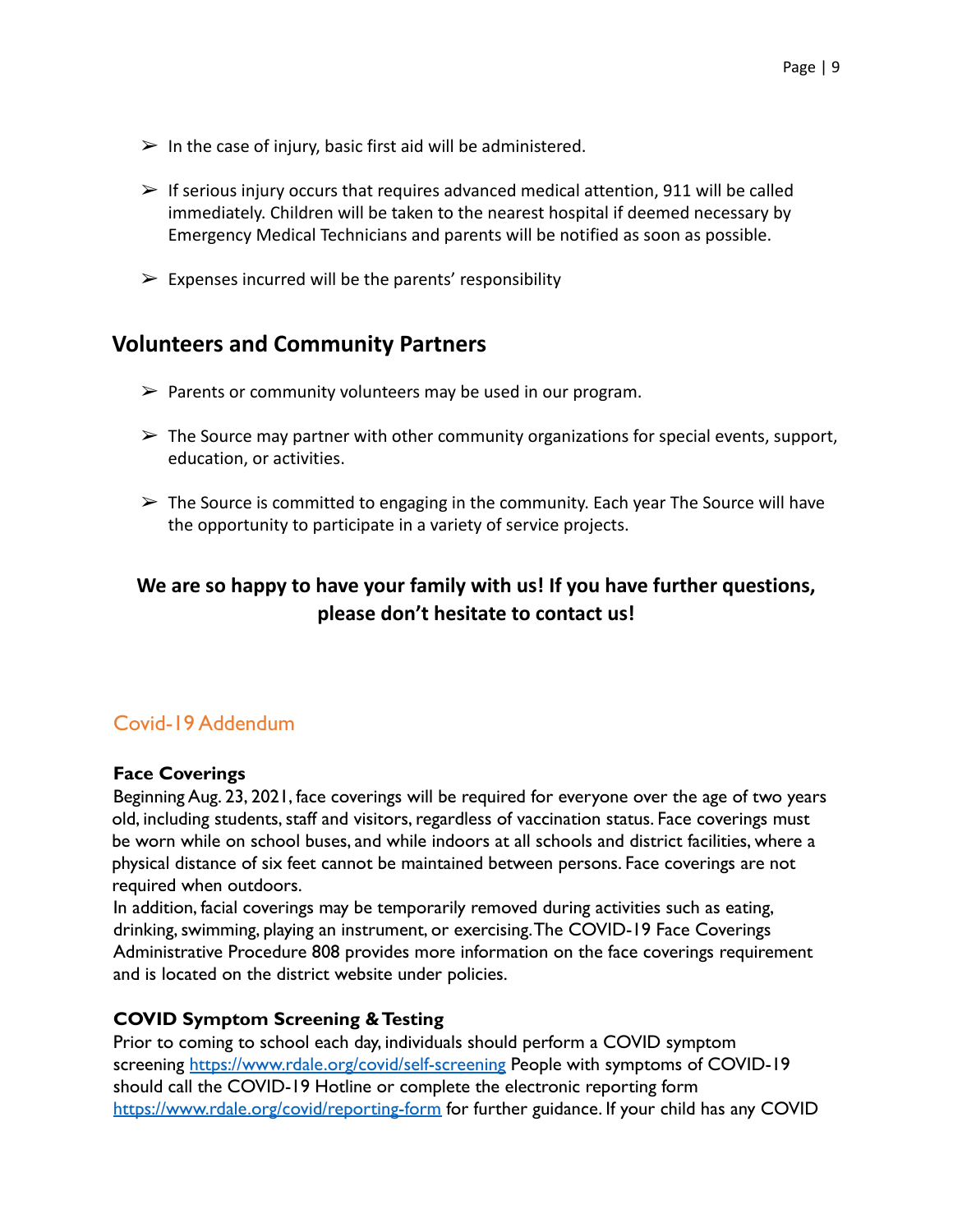symptoms, you should keep them home from Early Adventures. Please read the Decision Tree for child care programs: https://www.health.state.mn.us/diseases/coronavirus/schools/exguide.pdf

Please check out the district's Covid Protocols:

https://resources.finalsite.net/images/v1629313591/rdaleorg/zv1efvjeisu5iq0barqt/2021-22COVI Dpla n1.pdf

#### **Self-Screening for Individuals Entering Robbinsdale Area Schools Buildings**

Page 19

Please review this symptom screening list prior to entering a school building. If you answer 'Yes' to any of the questions or symptoms, do not enter the building.

SECTION 1: Symptoms New cough or cough that gets worse Difficulty or trouble breathing Temperature 100.4 degrees Fahrenheit or higher when taken by mouth Sore throat Nausea Diarrhea Vomiting Chills New or severe headache Muscle pain New onset of loss of taste or smell Excessive fatigue New nasal congestion or runny nose

SECTION 2: Close Contact/Potential Exposure Have had close contact (within 6 feet of an infected person for at least 15 minutes) with a person with confirmed COVID-19 Awaiting a COVID-19 test result or alternative diagnosis (example: seasonal allergies or strep throat)

#### **Staff will be kind when giving friendly reminders around COVID protocols to students and families. Please return the courtesy.**